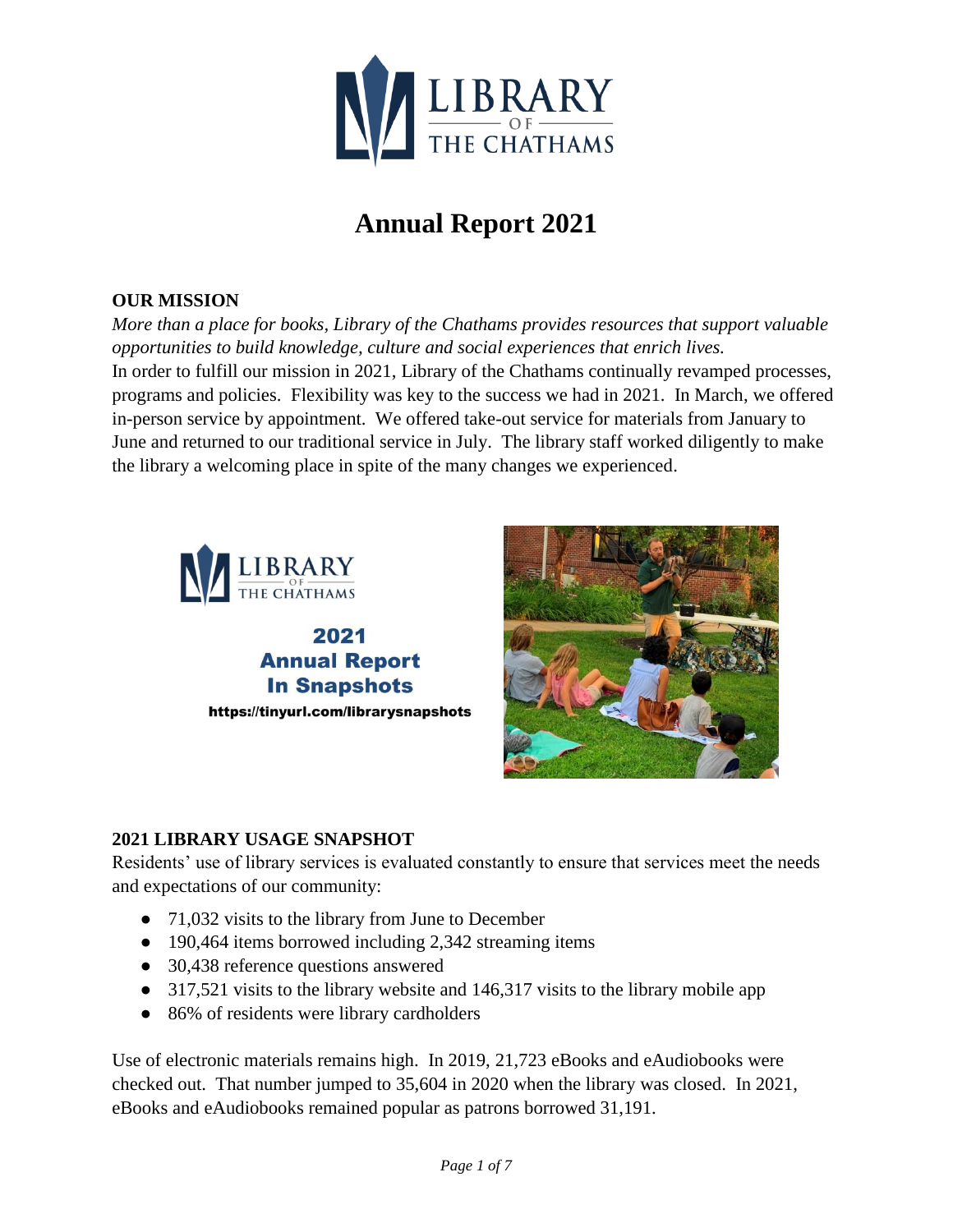#### **Adding to the Shelves**

Supply chain issues impacted the delivery of books ordered. As the year went on, the books finally started to come in. We added 4,515 adult books, 581 teen books, 2,450 children's books, and 1,362 audiovisual items to our collection.

## **PROGRAMMING HIGHLIGHTS**

- $\bullet$  302 adult programs = 1,335 adult participants
- $\bullet$  123 community group programs = 970 attendees
- $\bullet$  263 youth programs = 6,838 attendees
- $\bullet$  43 teen events = 452 teen participants
- 245 children signed up for the Summer Reading Club and they read 4,547 books!
- All programs in total attracted 9,840 visitors!

# **YOUTH SERVICES PROGRAMMING**

2021 was an interesting year for the Youth Services Department as we worked to follow the guidelines of our health department and the CDC while providing meaningful opportunities for children and teenagers to learn and have fun. Boogie Woogie Babies joined our *Thursday Is Library Day!* program lineup. Both children and caregivers love to boogie woogie!



This year, our Summer Reading Program theme was *Tales and Tails*. Due to the fact that we could not gather in person as we usually do, we used an online platform called ReadSquared that allowed participants to log their books and earn prizes that could be picked up at the library. A total of 250 children and teens joined the club reporting on 4,506 books.

We continued to build our *eBooks for All: School District-Library Shared Collection* by adding audiobooks and eBooks to our OverDrive platform that were chosen as favorites by students in the School District of the Chathams.

Throughout the year, we offered a number of take-home craft kits that patrons could pick up at the library using our take-out service and then complete at home with a pre-recorded video or by using our Creativebug database.

During the summer, the library partnered with Coding Cougars, an organization of Chatham High School students and graduates that teaches computer programming to children. Together we offered a 6-day coding camp for students in grades 4 to 8. The Cougars developed a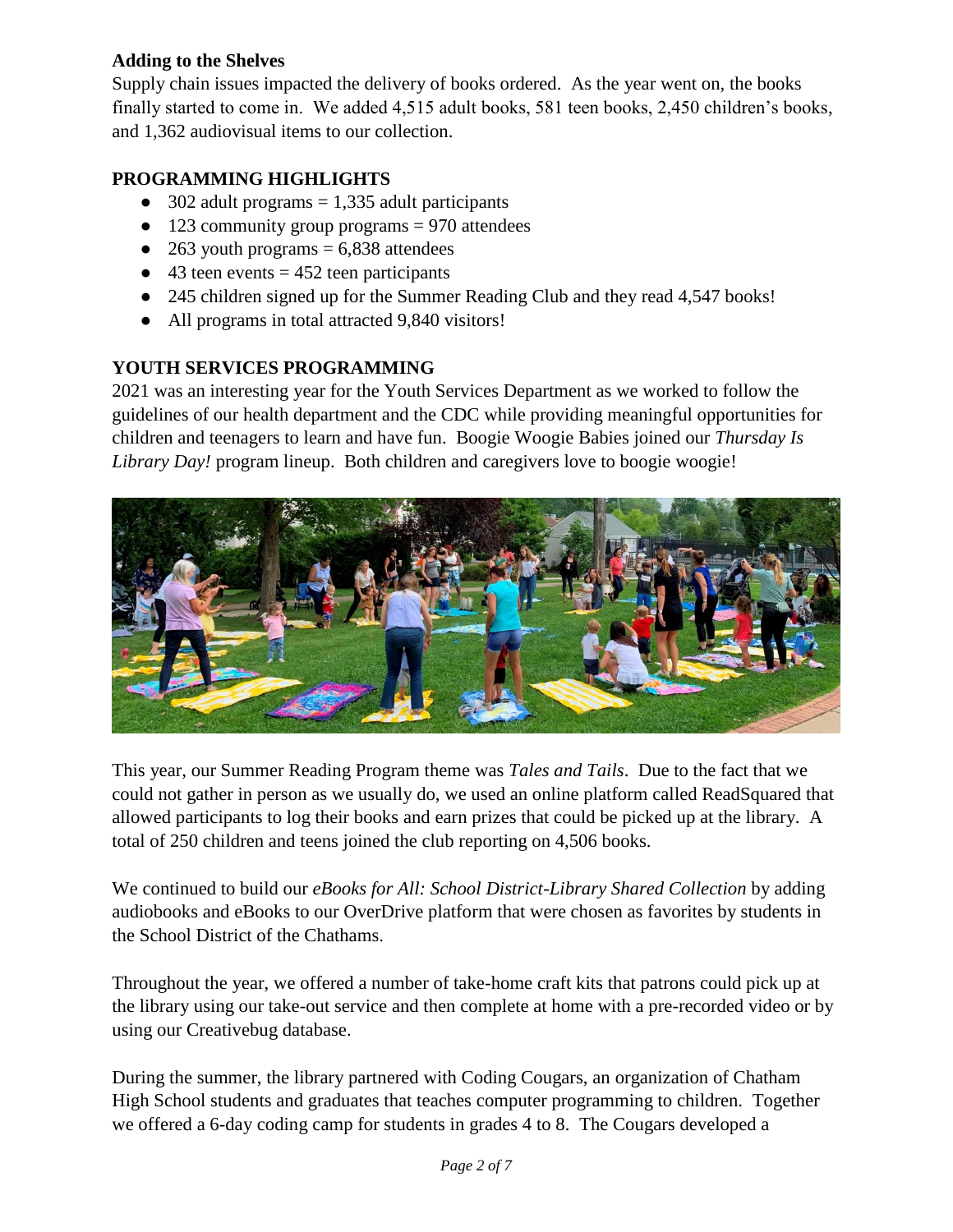curriculum that included Scratch, Python, Java and much more. This collaboration exceeded all expectations!





We ran a total of 306 children's and young adult programs which brought in 7,290 visitors to the library – some in person and some virtually.

> Thank you to these local groups for supporting our 2021 programming! The Friends of the Library Chatham-Madison Kiwanis Ann L. Buesing Children's Fund for the Library of the Chathams of the Community Foundation of New Jersey Marlee and Carl Frahn Fund for the Library of the Chathams of the Community Foundation of New Jersey.

## **ADULT, SENIOR AND FAMILY PROGRAMMING**

The library sponsored 302 adult programs with 1,335 people in attendance during the year. There were 123 community meetings held with 970 people in attendance.

The Friends of the Library sponsored two art shows this year—the Drew Art Association and George Polazzi—and one photography show featuring Kathy Havens and Larry Kerner.

#### **2021 Program Highlights**

- An art history lecture on the architecture of St. Peter's Basilica was presented by Drew University Professor of Art, Margaret Kuntz.
- Peggy Dressel, an artist from Oakland, NJ, gave a series of classes on portrait drawing.
- The Rutgers Master Gardeners presented many talks on a variety of gardening topics.
- Chatham Historical Society and Chatham Township Historical Society joined the library in sponsoring a program to commemorate Veterans Day. Speakers Susan M. Allen, Pat Wells, Martha Wells, and Debbie Fabian spoke on the history of Veterans Day. They presented stories of Chatham veterans who served in wars from the Revolution to the present.
- Journalists Nick Corasaniti (*The New York Times)* and John Aidan Byrne (*The New York Post)* spoke at the library on important current events.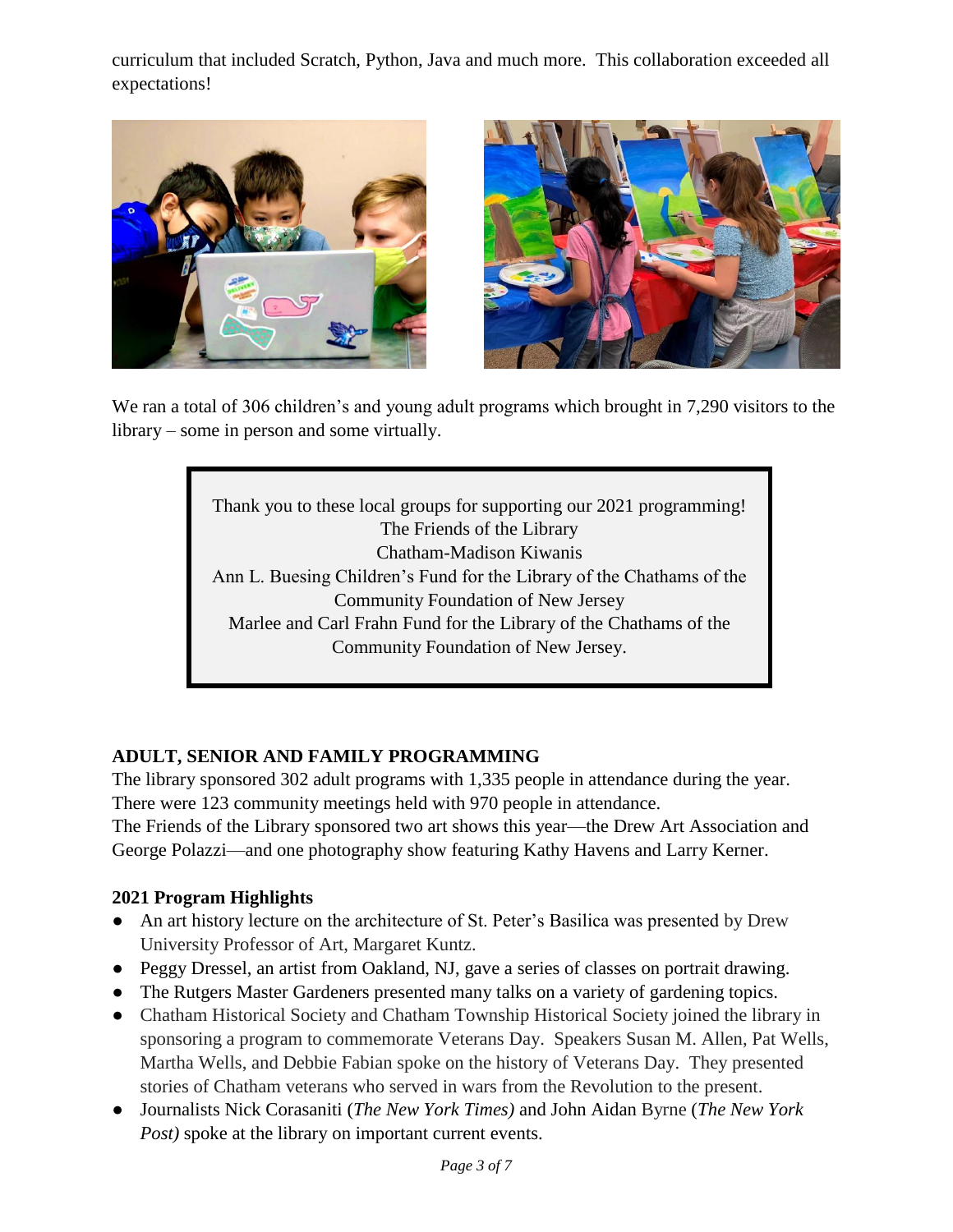- Arlene Ferris Weeks, Director of Investor Education at the NJ Bureau of Securities, Office of the Attorney General, spoke about cryptocurrency and safe investing for the public.
- Outdoor concerts with the band *Rewind* and young local performers Jacob Mathews and Grace Petersen were held on the side lawn of the library and attracted large crowds.
- The Veterans Project of the Chathams launched in 2021 to collect and offer our public audio, video, and written personal histories and testimonials of veterans who are or were residents of Chatham Borough and Chatham Township. Listen, read and watch at [https://tinyurl.com/chathamveterans.](https://tinyurl.com/chathamveterans)



# **Community Group Meetings Held at the Library**

The library was closed to the public until June 2021. These community groups gradually came back to use our meeting rooms in person:

Chatham Antiques Club Chatham Board of Education Chatham Boy Scouts Chatham Brass Band Chatham Community Players Chatham Court Condo Association Chatham Democrats Chatham Girl Scouts Chatham Republicans Chatham SEPAG (Special Education Parents Advisory Group) Garden State Quilters Guild Morris County Literacy Volunteers Women's Center for Entrepreneurship of NJ

The Chatham Historical Society and the Chatham Township Historical Society used the library's Zoom account to hold their very popular presentations.

## **American Rescue Plan Act of 2021 Grant for New Jersey Public Libraries**

The Library applied for a grant from the NJ State Library and the American Rescue Plan Act of 2021. An \$11,120 grant was awarded to us in August and is being used for our English as a Second Language program for classes through September 2022.

## **New Events Calendar and Room Request System**

The library transitioned to a new events calendar and room request system that makes navigating and registering for programs easier. In addition, the new calendar comes with a way for community groups to request meeting room space at the library.

#### **Reference Services**

Throughout 2021, the Reference Department resumed many services that were suspended during the pandemic shutdown. During the first few months of 2021, our reference staff continued to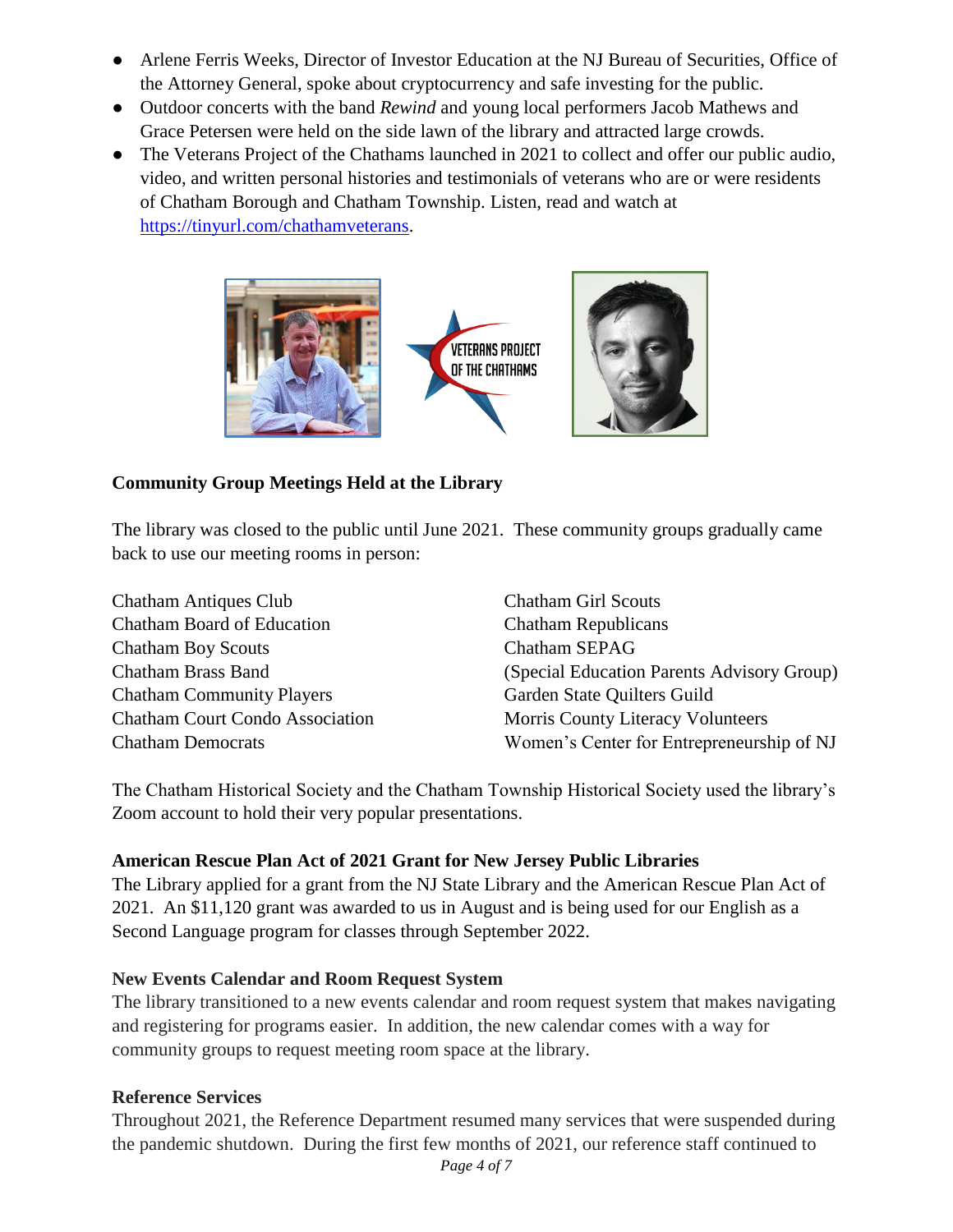pull holds for library takeout and provided remote printing for our patrons. To try to reproduce patron experiences as much as possible, we offered remote shelf browsing by iPad for patrons. In March, our public was allowed back in on a limited, appointment basis. In May, the notary and fax services were restored. Our inter-library loan service began operating again.

In 2021, we added the tutoring platforms, Brainfuse and Tutor.com, along with World Travel A-Z and Food America A-Z, to our databases. The library switched to Libby, a service that provides eBooks and eAudiobooks, as well as digital magazines and access to movie streaming by Kanopy.

# **New Public Computers**

Ten new computers for the public's use were installed in October. Nine computers were placed in the Reference area, and one was placed in the Young Adult area.

# **New Library Taskforce: CODA Task Force**

*Coming Out of the Dark Ages @ Library of the Chathams*

A strong organization always looks to improve, innovate, and respond to its customers. The library formed a task force in July 2021 to lead the library in *Coming Out of the Dark Ages* (CODA). The purpose of the CODA Taskforce is to:

- Lead our staff to reexamine past practices that make no sense for today's library user and may create barriers;
- Continue to welcome a new generation of library lovers who will enjoy the library over the next decade.

In some cases, we will need to lobby our consortium to get policies changed.

In order for the library to be perceived as more current and vibrant, Taskforce members are working on:

- Changing circulation policies that are not user-friendly;
- In-library signage similar to bookstores;
- A map of collections at the library entrance;
- Allowing staff more flexibility in decision-making that benefits our patrons.



# **Libby eBooks**

Led by Technical Services Head Mary Kennedy, the library lobbied the MAIN consortium to migrate from Cloud Library eBooks to Overdrive/Libby. Library of the Chathams always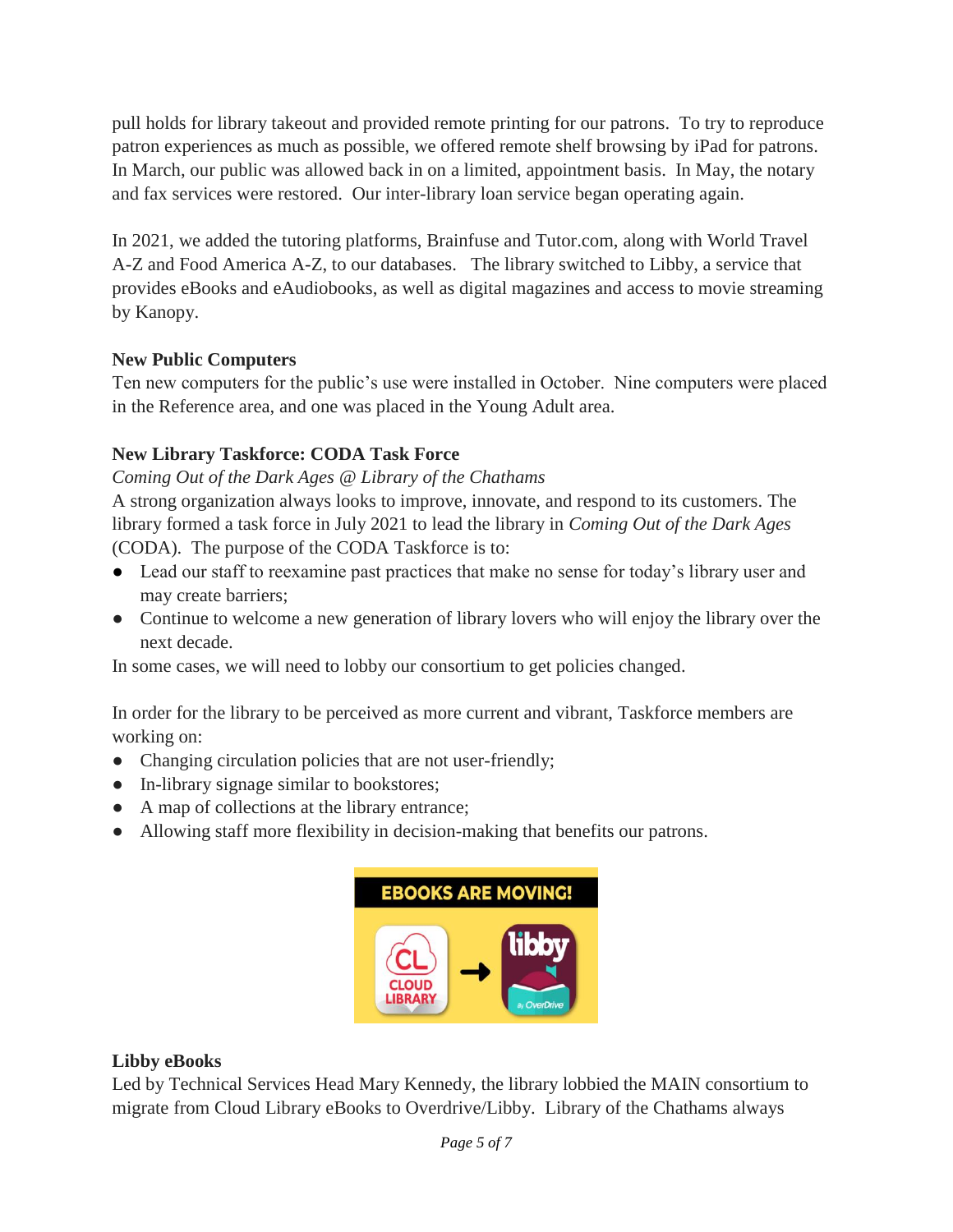supplied this service to our residents but had to split collection additions between two collections. Now patrons can use Libby/Overdrive and explore a wealth of eBooks without long waiting periods.

# **New Library Catalog Interface**

We were excited to offer a better search experience beginning in late 2021. The new discovery interface of the library catalog is now more intuitive and makes it easier for patrons to find what they want. Its format options include eBooks, movies, audiobooks, music, and books right from the library catalog.



# **THE LIBRARY BUILDING**

# **New Telephone System**

The library installed a new phone system in January. The updated phone system is a hybrid VOIP system that allows us to use VOIP technology but does not require each station to plug into its own data port. With the possibility of *Bridging Space to Place* construction in the near future, the new phone system will allow the library to segue into true VOIP technology if and when rewiring of the building takes place.

# **Michael Rex Mural Digitization**

Thanks to generous donations to our Kickstarter fundraiser, *Save the Michael Rex Mural*, this piece of art has been digitized. Stay tuned for mural-related projects to come!



# **Morris County Community Development Block Grant**

The Library successfully applied for and was awarded a Morris County Community Development Block Grant award for \$80,000. This grant will be used to improve the back entrance and access ramp.